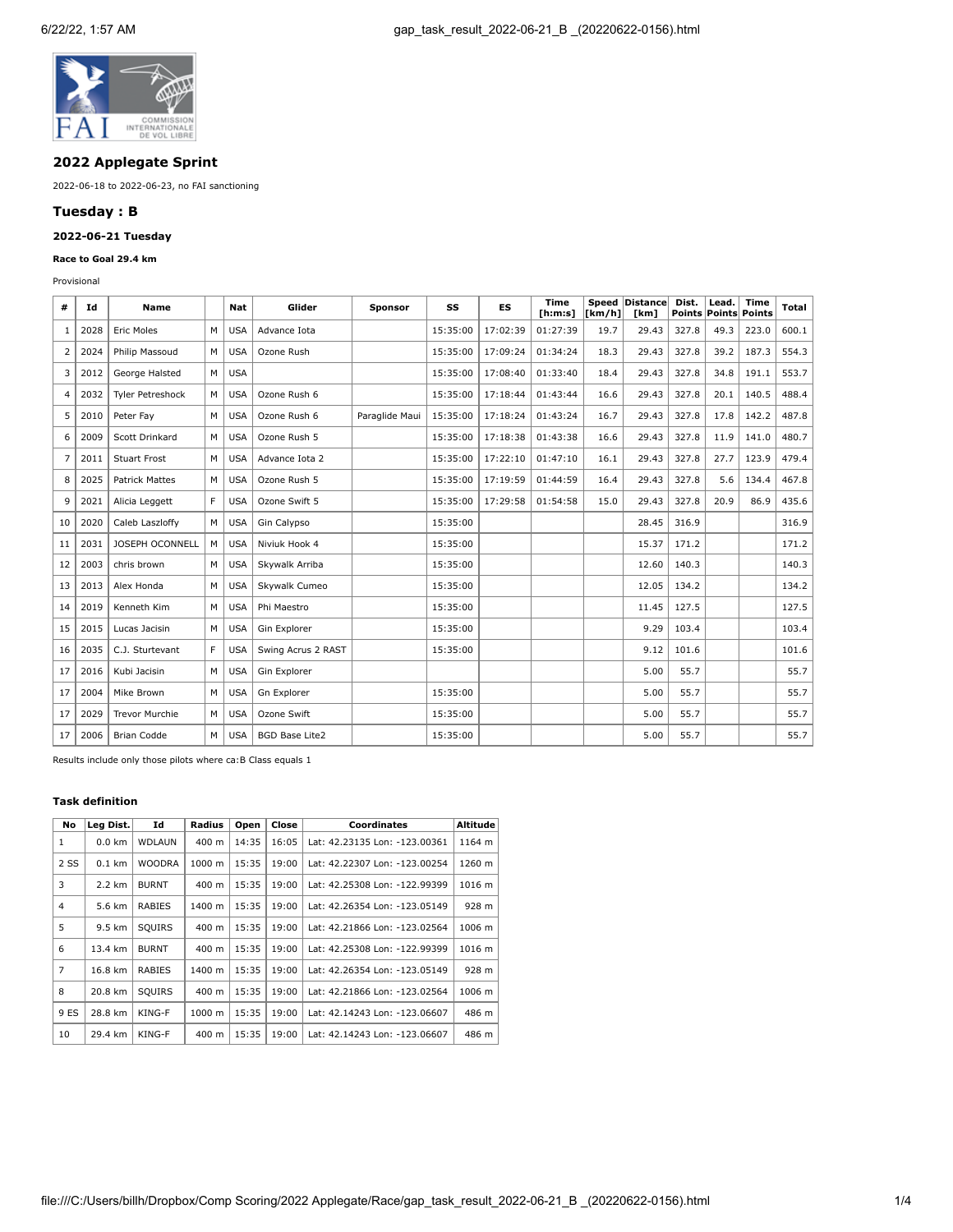# **Pilots not yet processed (NYP)**

| Td   | Name                |
|------|---------------------|
| 2007 | Michael Cook        |
| 2014 | Kevin Hutler        |
| 2023 | Wade Lippincott     |
| 2037 | Alex Tenenbaum      |
| 2039 | Christopher Budicin |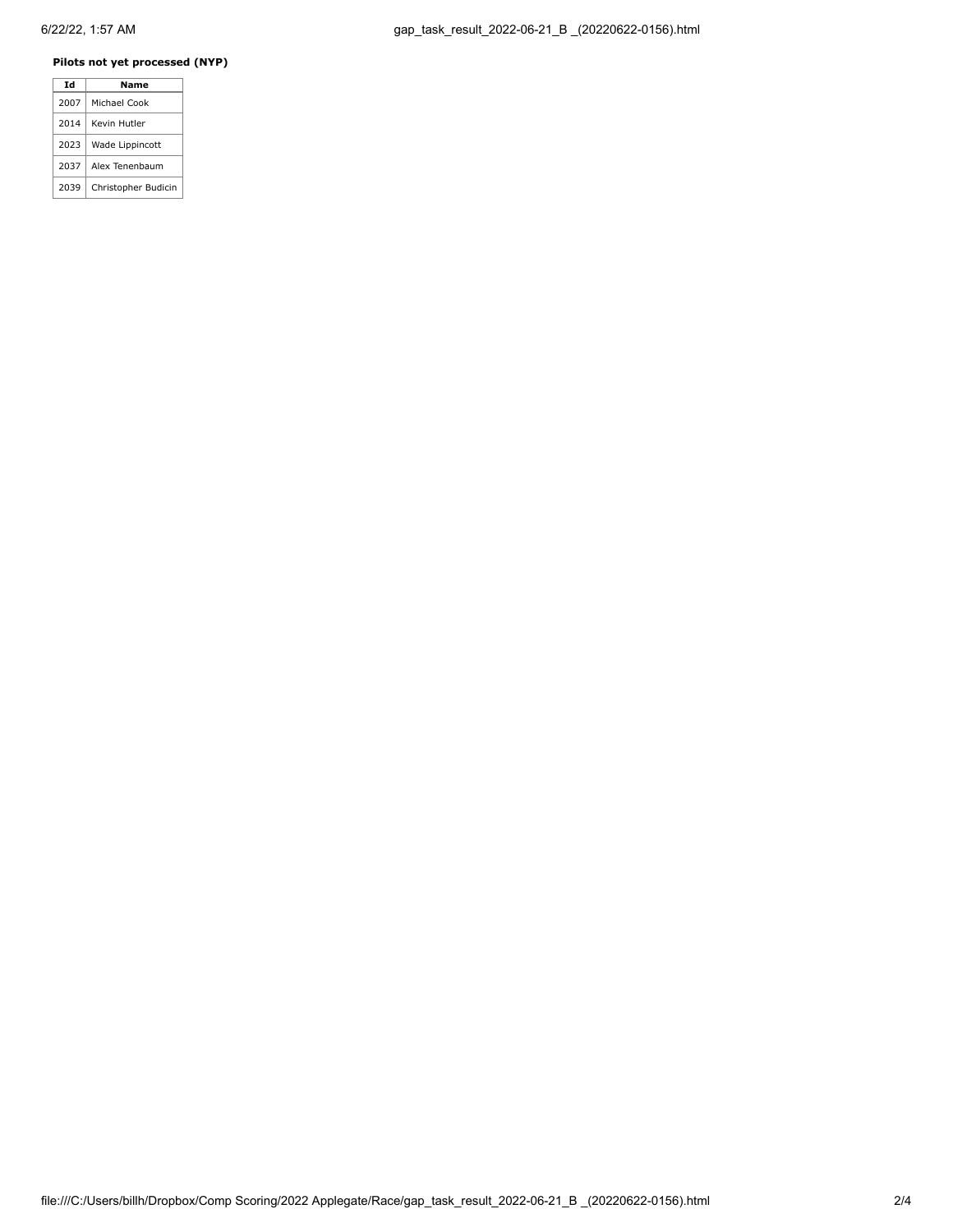## **Task statistics**

| param                           | value                     |
|---------------------------------|---------------------------|
| ss distance                     | 28.748                    |
| task_distance                   | 29.428                    |
| launch_to_ess_distance          | 28.828                    |
| no_of_pilots_present            | 30                        |
| no_of_pilots_flying             | 30                        |
| no_of_pilots_lo                 | 15                        |
| no_of_pilots_reaching_nom_dist  | 0                         |
| no_of_pilots_reaching_es        | 15                        |
| no_of_pilots_reaching_goal      | 15                        |
| sum_flown_distance              | 589.661                   |
| best_dist                       | 29.428                    |
| best_time                       | 1.1597                    |
| worst_time                      | 1.9161                    |
| qnh_setting                     | 1013.25                   |
| no_of_pilots_in_competition     | 35                        |
| no_of_pilots_landed_before_stop | 0                         |
| sum_dist_over_min               | 453.505                   |
| sum_real_dist_over_min          | 453.505                   |
| sum_flown_distances             | 589.661                   |
| best_real_dist                  | 29.428                    |
| last_finisher_start_time        | 2022-06-21T15:35:00-07:00 |
| last_start_time                 | 2022-06-21T15:35:00-07:00 |
| first_start_time                | 2022-06-21T15:35:00-07:00 |
| first_finish_time               | 2022-06-21T16:44:35-07:00 |
| max_time_to_get_time_points     | 2.2366                    |
| goalratio                       | 0.5                       |
| arrival_weight                  | 0                         |
| departure_weight                | 0                         |
| leading_weight                  | 0.162                     |
| time_weight                     | 0.4273                    |
| distance_weight                 | 0.4108                    |
| smallest_leading_coefficient    | 0.8492                    |
| available_points_distance       | 327.7659                  |
| available_points_time           | 340.9323                  |
| available_points_departure      | 0                         |
| available_points_leading        | 129.271                   |
| available_points_arrival        | 0                         |
| time_validity                   | 0.9898                    |
| launch validity                 | 1                         |
| distance_validity               | 0.8062                    |
| stop_validity                   | 1                         |
| day_quality                     | 0.798                     |
| ftv_day_validity                | 0.798                     |
| time_points_stop_correction     | 0                         |
|                                 |                           |

### **Scoring formula settings**

| param      | value   |
|------------|---------|
| id         | GAP2021 |
| min dist   |         |
| nom dist   | 35      |
| nom time   | 1.25    |
| nom launch | 0.96    |